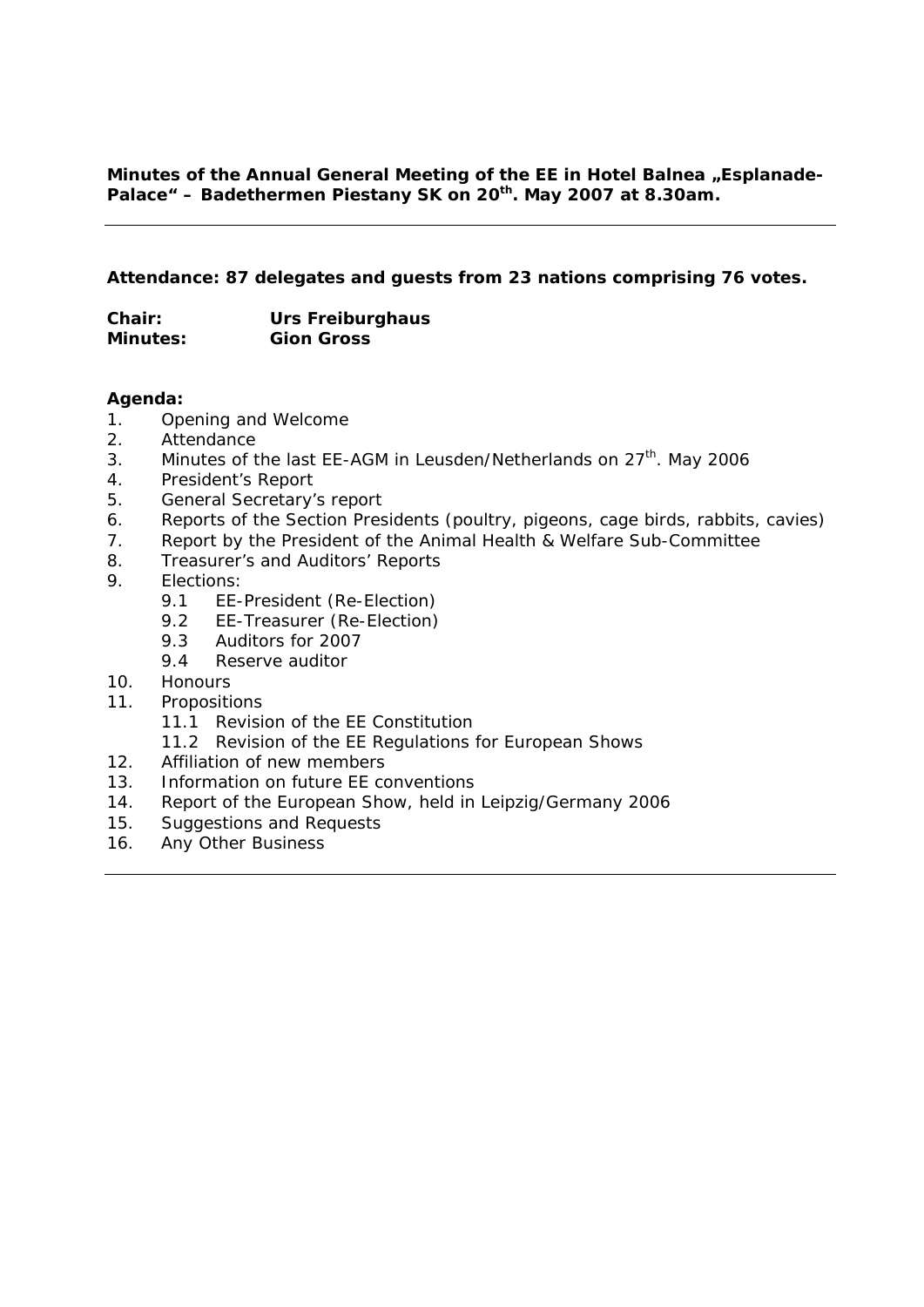## **1. Opening and Welcome**

The President, Urs Freiburghaus expressed a warm welcome to all delegates and gave a special mention to the organisers of the 2007 convention:

Dr. Michal Straka, President Slovak Association

Dr. Blanka Bruteniova

Eric Kubica

Josef Demeter

 Dr. Lothar Heinrich from Leipzig, show manager of the European Show 2006 in Leipzig

The EE Honorary members:

| Jean-Louis Frindel, F | Hans Schipper, NL  |
|-----------------------|--------------------|
| Willy Littau, DK      | Thérèse Tompers, L |
| Dr. Werner Lüthgen, D | Jo Vanhommerig, NL |
| Istvan Rohringer, H   | Jacques Witry, L   |
| Hermann Stroblmair, A | Hans Zürcher, CH   |
|                       |                    |

The President thanked the Slovak committee for organising a perfect convention and presented them all with a wallet.

Josef Demeter welcomed all delegates and presented all Executive members with a medal of the Slovak Small Livestock Association.

Interpretors were Urs Lochmann, Switzerland (English) and Jean Louis Frindel (French) from France.

In his introduction, Urs Freiburghaus looked back on the very successful 25<sup>th</sup>. European Show in Leipzig, especially in view of the constant threat of an A.I. outbreak.

The public came in droves and friendships were made or extended between fanciers. It was good to see so many people at the show, as membership numbers are dropping throughout Europe.

It was the first European Show with 5 sections and the newly formed cage bird section put together a fantastic show.

Fanciers that had passed away in the last 12 months were remembered with 2 minutes silence.

## **2. Attendance**

| Voting cards: | 76 |
|---------------|----|
| Majority:     | 39 |
| Attendance:   | 87 |

3. Minutes of the last EE-AGM in Leusden/Netherlands on 27<sup>th</sup>. May 2006 The minutes were taken as read and passed unanimously.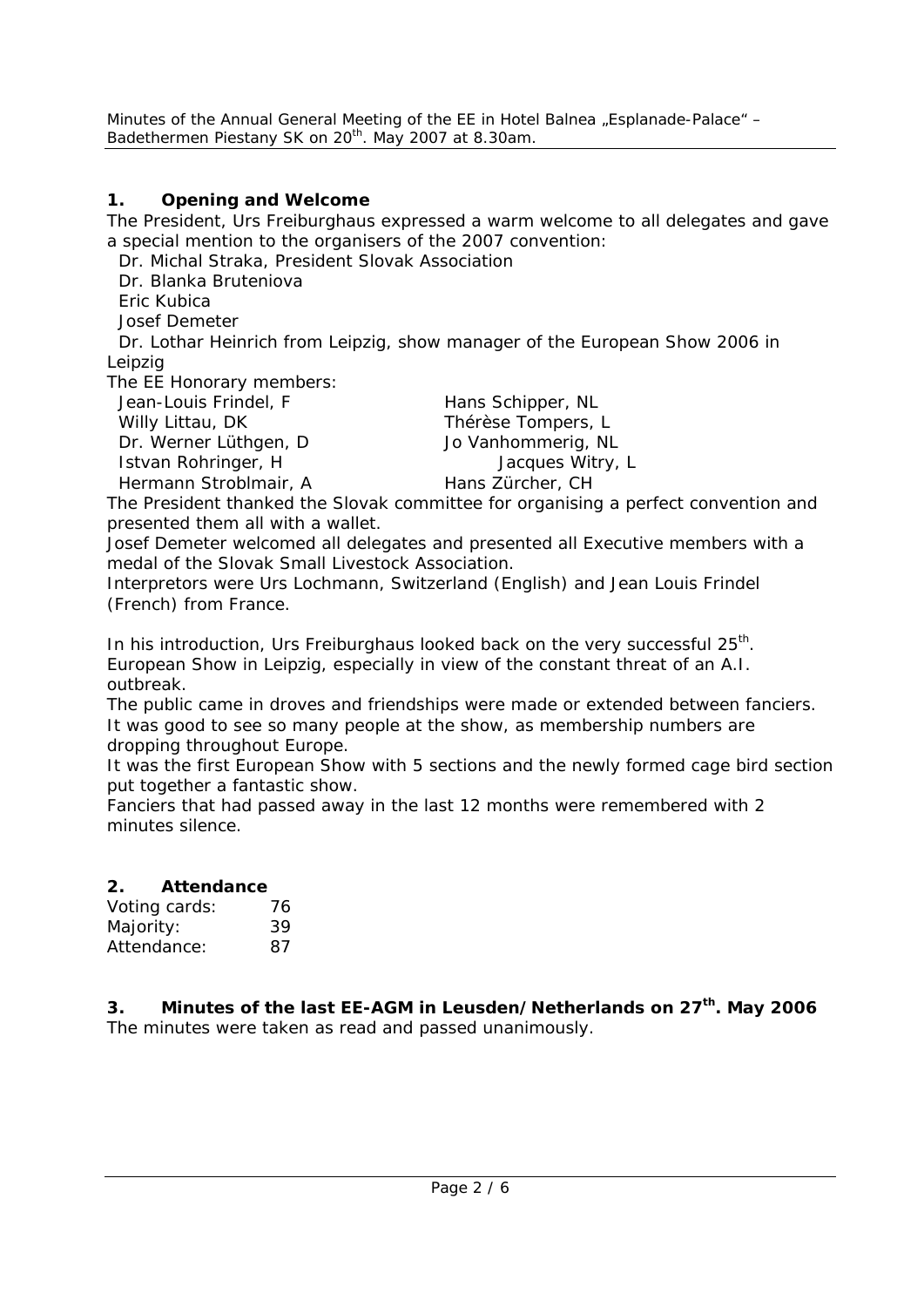# **4. President's Report**

In his report for 2006, Urs Freiburghaus highlighted the European Show in Leipzig as one of the greatest achievements for the year. As he stated in his opening address, this big show had taken place despite the constant threat of a bird flu outbreak. The bird flu scare had entered a quieter phase, which had enabled the EE to extend their discussions with national authorities and also Brussels. Research was still going on with regard to preventative vaccination of the birds.

The sub-committee for Animal Health and Welfare had completed its first year in office and made great strides forward.

The Executive had met four times in the last year; its main agenda items being: the organisation of the European Show in Leipzig and the revision of the EE Constitution as well as the Rules and Regulations for European Shows.

Much work had also been dealt with in the sections and he thanked the section presidents and the rest of the Executive for their commitment and support.

Many visits to shows had been cancelled in view of lacking funds within the EE. The President had attended a fantastic show in Poland and also mediated successfully in a controversy between various small livestock associations in France.

Discussions were still going on with regard to the EE obtaining financial support from the EU.

## **5. General Secretary's report**

Gion Gross opened his report with a quote from the German politician, Norbert Blüm. As the President had already tackled most events that had taken place throughout 2006 in his report, the secretary would also talk about his vision for the future of the EE.

118 delegates and guests represented 21 countries with 65 votes at last year's AGM.. He questioned whether the EE should only cater for active fanciers and exhibitors of poultry, pigeons, cage birds, rabbits and cavies. Should the EE not also welcome hamster, chinchilla, tropical fish, pigmy goat, bee etc. enthusiasts in our ranks, he asked. As an example where the EE has missed the boat, he quoted the original foundation of the  $4<sup>th</sup>$ . section "small rodents" which was renamed after 2 years to "cavies" section to only cater for that species.

He furthermore questioned whether the EE should exclusively cater for active fanciers, breeders and exhibitors, or whether the EE should also embrace pet keepers or those that keep one or two animals just for fun and/or company.

In his view no-one that keeps small animals in any which way should be excluded from the EE, as this category of animal keepers would strengthen our cause and give us the necessary support in animal welfare issues etc.

### **6. Reports of the Section Presidents (poultry, pigeons, cage birds, rabbits and cavies)**

See the minutes of the individual section meetings.

The President thanked the retiring President of the Rabbit section, Jo Vanhommerig for all his hard work for the section and the Executive and then welcomed his successor, Dieter Plumanns from Belgium.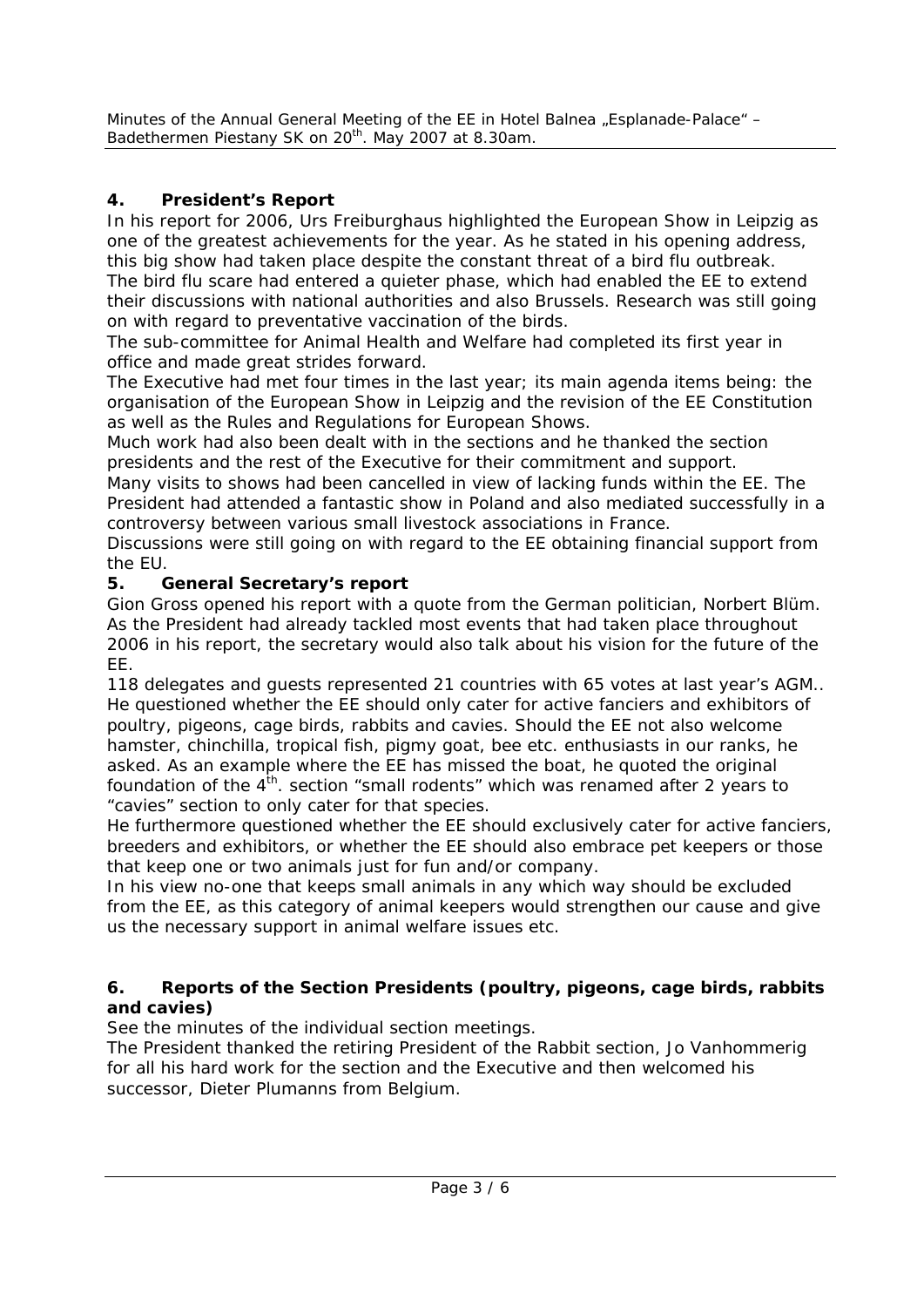#### **7. Report by the President of the Animal Health and Welfare Sub-Committee**

The most important items in Prof. Dr. Hans-Joachim Schille's report included:

- animal welfare issues that cropped up during the European show;

- through the intervention of the sub committee all racing-pigeon fanciers were able to show at

the Racing Pigeon Olympiad;

- animal diseases and epidemics have to be defined better in the EU regulations;

- levelling out the import of rare bird species;

- influencing the European regulations for transporting animals;

- financial support from the EU to the EE.

Animal welfare is very important: 20.000 people in Germany had absolved the course for animal husbandry and a certification-system for excellent small livestock husbandry had been launched in Switzerland.

## **8. Treasurer's and Auditors' Reports**

Willy Littau clarified the accounts for 2006: Total income: € 53'991.32 Total expenditure: € 24'422.25 Balance: € 29'569'07

The accounts were audited by Flor Dickens and Slavibor Petrzilka and approved. The 2006 accounts were accepted unanimously and the treasurer thanked.

As the second payment from the European Show (around  $\epsilon$  46.000) had been received earlier this year, this amount has not featured in the 2006 accounts. Urs Freiburghaus informed the meeting that as a result of the payments from the European show, the annual payments to the standard committees had been raised to  $\epsilon$  1000. From this year onwards the sub-committee for animal welfare would also receive this amount.

The Executive had also discussed a possible rise in the annual affiliation fees. The President had so far raised  $\epsilon$  6000 in sponsorships and asked all delegates for their support in finding more sponsors.

## **9. Elections**

## **9.1. Election of President**

Urs Freiburghaus was elected unanimously for a further term of 3 years.

## **9.2. Election of Treasurer**

Willi Littau was elected unanimously for a further term of 3 years. Dieter Plumanns was confirmed by all delegates as the new President of the rabbit section.

#### **9.3. Election of Auditors**

Retiring: Flor Dickens Auditors: Slavibor Petrzilka and Istvan Rohringer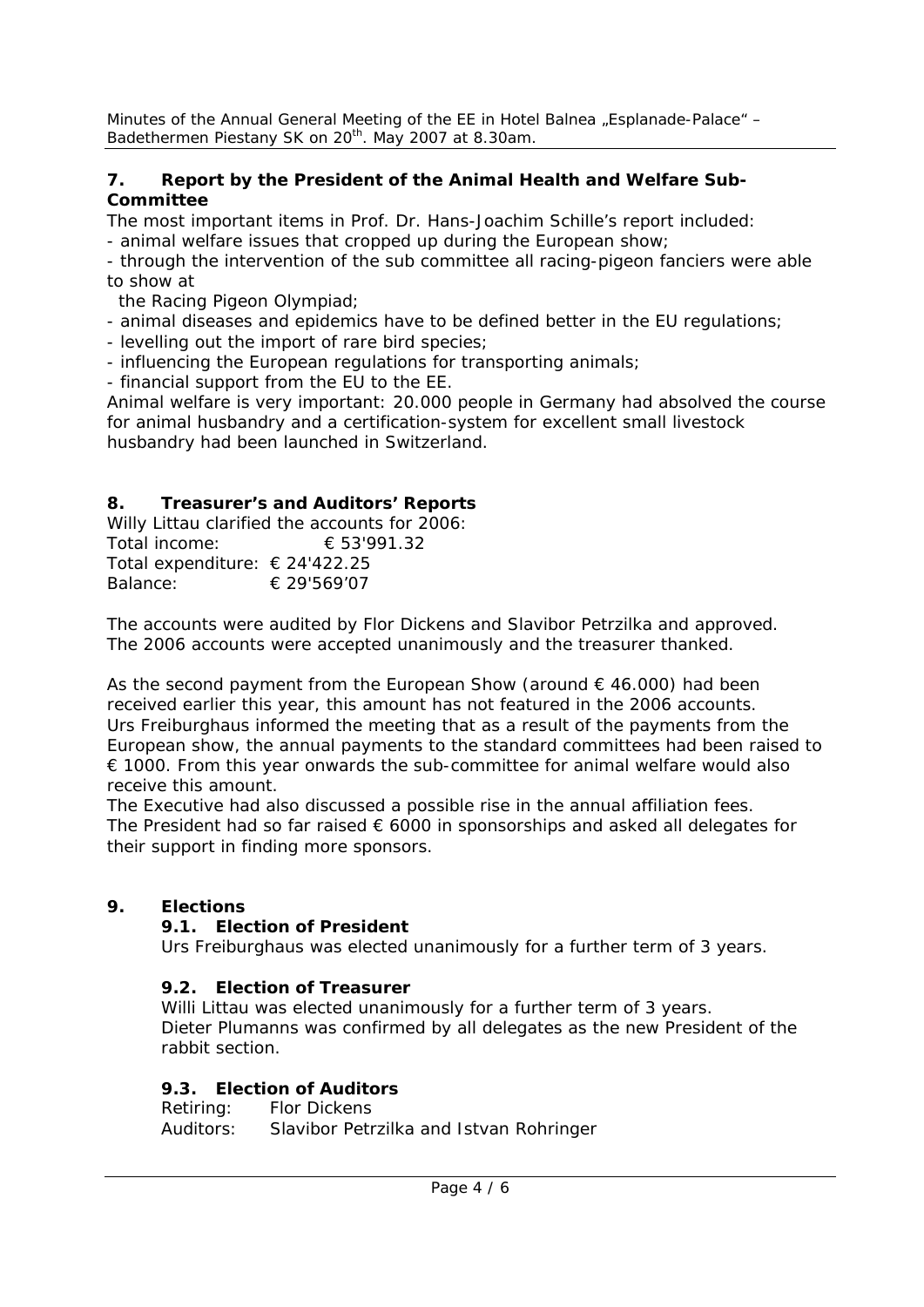## **9.4. Election of Reserve Auditor**

August Heftberger (A) was unanimously elected as Reserve Auditor

Urs Freiburghaus thanked Jo Vanhommerig on his retirement as President of the Rabbit section and presented him with a hand painted timber board representing a Dwarf Lop.

### **10. Honours**

The following delegates were given honorary membership of the EE: Joseph Demeter (Slovakia) Hans-Ulrich Schmid (Switzerland) Federico Voltolini (Italy)

## **11**. **Propositions**

There were no propositions from any of the affiliated countries.

## **11.1 Revision of the EE Constitution**

The adapted EE Constitution was unanimously accepted.

## **11.2 Revision of the EE Regulations for European Shows**

The adapted EE Regulations for European Shows were accepted with 2 abstentions.

## **12. Affiliation of new members**

Gion Gross gave a brief report on all the ongoing negotiations with possible affiliations.

The cavy section of Portugal had put in a proposal for affiliation and fulfilled all requisites. Mrs. Verena Fuchs briefly introduced her association, whereupon all delegates voted in favour of affiliating the Portuguese Cavy Club CAPI.

## **13. Information on future EE conventions**

2008: 1st. – 4th. May in Pula, Croatia

The Croatian representative briefly introduced the convention programme.

- 2009: 21st. 24th. May in Namur, Belgium
- 2010: 13th. 16th. May in Spain
- 2011: 2nd. 5th. June in Jesolo, Italy
- 2012: Germany, venue not decided yet
- 2013: Possibly in Switzerland to celebrate the 75th. Anniversary of the EE